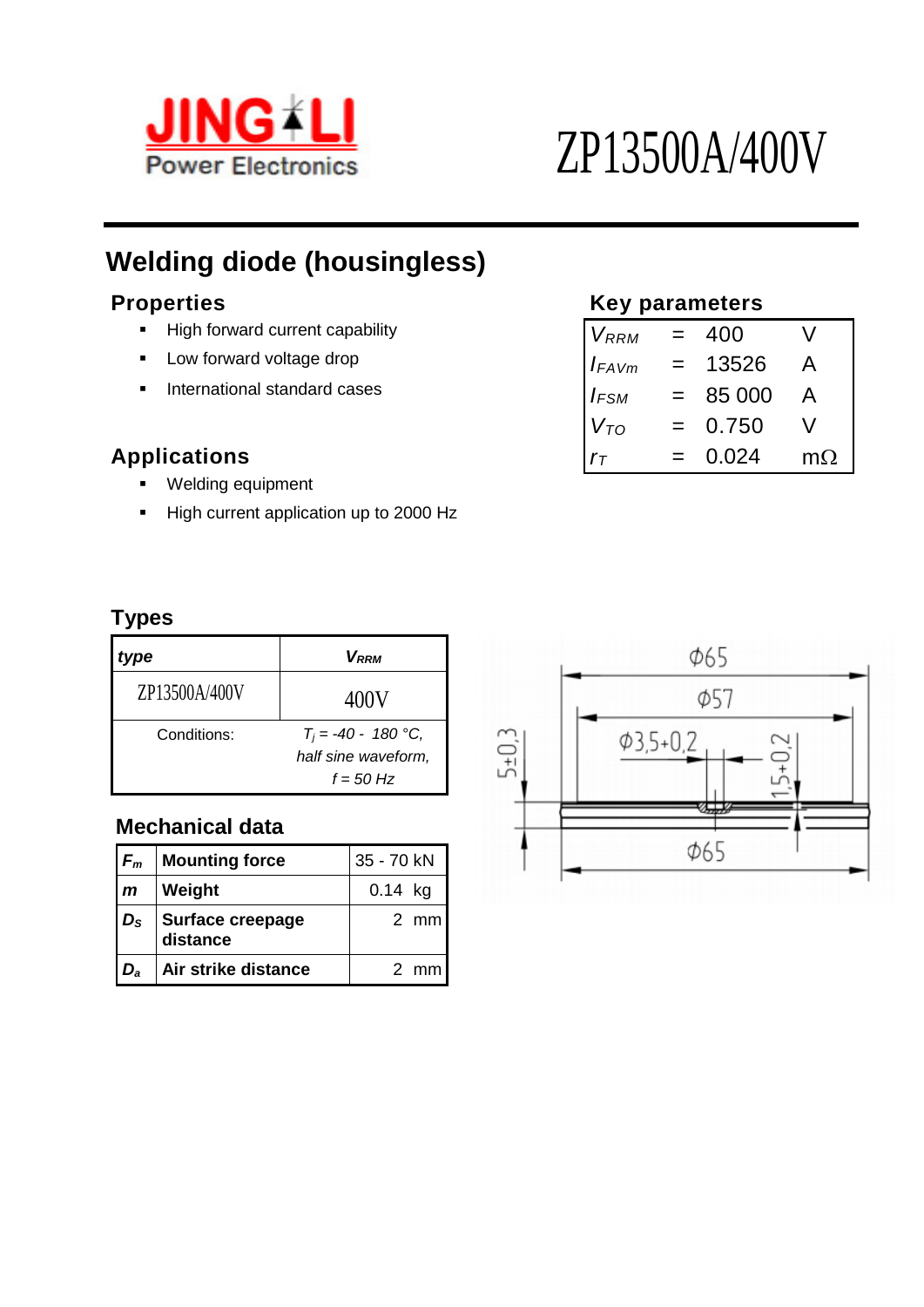# Welding Diode

## Parameters

# ZP13500-400

| <b>Symbol</b>   | <b>Characteristic</b>                                                | <b>Conditions</b>                            | Τj<br>$[\hat{C}]$ | <b>Value</b>  | <b>Unit</b>       |  |  |  |
|-----------------|----------------------------------------------------------------------|----------------------------------------------|-------------------|---------------|-------------------|--|--|--|
| <b>BLOCKING</b> |                                                                      |                                              |                   |               |                   |  |  |  |
| V RRM           | Repetitive peak reverse voltage                                      |                                              | 180               | 400           | $\vee$            |  |  |  |
| V RSM           | Non-repetitive peak reverse voltage                                  |                                              | 180               | 400-600       | V                 |  |  |  |
| I RRM           | Repetitive peak reverse current                                      | V=VRRM                                       | 180               | 75            | mA                |  |  |  |
|                 | <b>CONDUCTING</b>                                                    |                                              |                   |               |                   |  |  |  |
| IF (AV)         | Mean forward current                                                 | 180° sin ,50 Hz, Tc=85°C, double side cooled |                   | 13526         | Α                 |  |  |  |
| I FSM           | Surge forward current                                                |                                              | 180               | 85            | kA                |  |  |  |
| 2t              | 2t                                                                   | Sine wave, 10 ms without reverse voltage     |                   | 36000         | kA <sup>2</sup> S |  |  |  |
| V FM            | Forward voltage                                                      | Forward current =8000 A                      | 25                | $0.92 - 0.98$ | V                 |  |  |  |
| V F(TO)         | Threshold voltage                                                    |                                              | 180               | 0.75          | V                 |  |  |  |
| r F             | Forward slope resistance                                             |                                              | 180               | 0.022         | mohm              |  |  |  |
|                 | <b>SWITCHING</b>                                                     |                                              |                   |               |                   |  |  |  |
| t rr            | Reverse recovery time                                                |                                              |                   |               | μs                |  |  |  |
| Q rr            | Reverse recovery charge                                              |                                              | 180               | 600           | $\mu$ C           |  |  |  |
| 1 rr            | Peak reverse recovery current                                        |                                              |                   |               | Α                 |  |  |  |
|                 | <b>MOUNTING</b>                                                      |                                              |                   |               |                   |  |  |  |
| $R$ th(j-h)     | Thermal impedance, DC                                                | Junction to heatsink, double side cooled     |                   | 6.5           | °C/kW             |  |  |  |
| $R$ th(c-h)     | Thermal impedance                                                    | Case to heatsink, double side cooled         |                   | 2.6           | °C/kW             |  |  |  |
| Τj.             | Operating junction temperature                                       |                                              |                   | $-40/180$     | $^{\circ}C$       |  |  |  |
| F               | Mounting force                                                       |                                              |                   | 35/70         | kN                |  |  |  |
|                 | Mass                                                                 |                                              |                   | 160           | g                 |  |  |  |
|                 | ORDERING INFORMATION : ZP13500 02-04 standard specification VRRM/100 |                                              |                   |               |                   |  |  |  |